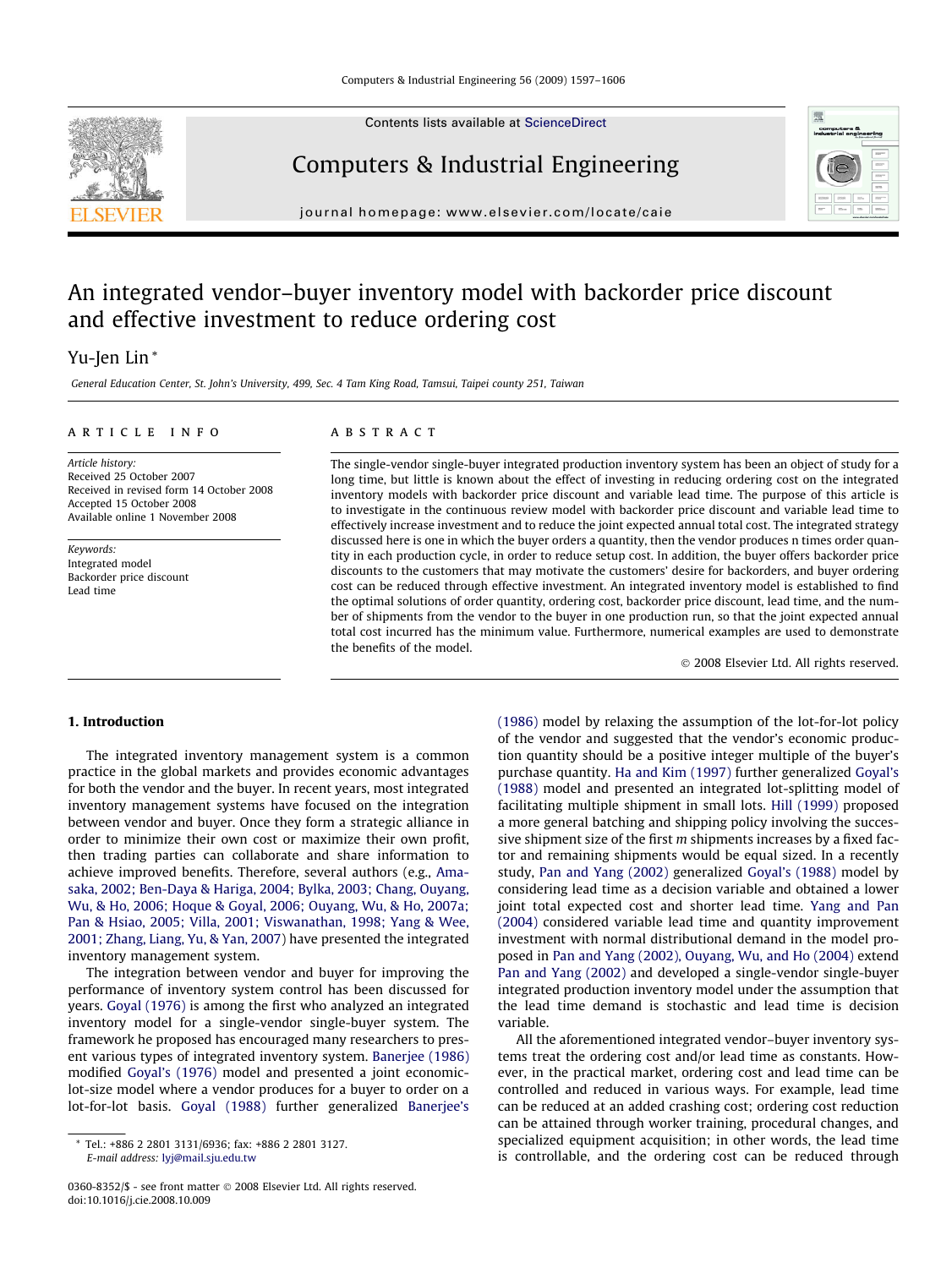further investment. It has been a trend by shortening the lead time and reducing ordering cost; we can lower the safety stock, reduce the stockout loss, and improve the service level to the customer so as to increase the competitive edge in business.

On the other hand, in the real market, as unsatisfied demands occur, we can often observe that some customers may prefer their demands to be backordered, and some may refuse the backorder case. When a shortage occurs, many factors may affect the customers' willingness of accepting backorders. For example, for wellfamed products or fashionable goods such as certain brand gum shoes, hi-fi equipment, cosmetics, and clothes, customers may prefer to wait for backorders. Hence, how to motivate the customers to wait for backorders is a valuable problem. This means that we should endeavor to generate high customer loyalty so that the customers would like to accept backorders. The factor is an offering of a price discount from the buyer to customers (see, [Chuang et al.,](#page--1-0) [2004; Ouyang, Chuang, & Lin, 2007b; Pan & Hsiao, 2001\)](#page--1-0). In general, provided that a buyer could offer a price discount on the stockout item by negotiation to secure more backorders, it may make the customers more willing to wait for the desired items. Through controlling a price discount, we could generate high customer loyalty. This means that we could reduce cost of lost-sales and reduce holding cost, and then minimize the relevant inventory total cost. For example, Procter & Gamble, Southwest Airlines, Nike, Disney, Nordstrom, Wal-Mart, McDonald's, Marriott Hotels, and several Japanese (Sony, Toyota, Canon) and European (IKEA, Club Med, Bang & Olufsen, Electrolux, Nokia, Lego, Tesco) companies. These companies focus on the customer and are organized to respond effectively to changing customer needs. Undoubtedly, these companies endeavor to generate high customer loyalty, so that, by price discount, they can raise the customer's incentive to wait for backorder (see [Kotler and Keller \(2006, chap. 2\)](#page--1-0)). In other words, the bigger the discount, the bigger the advantage to the customers, and hence, a larger number of backorder ratio may result. This phenomenon reveals that, as unsatisfied demands occur during the stockout period, how to find an optimal backorder ratio through controlling a price discount from a buyer to minimize the relevant inventory total cost is a decision-making problem worth discussing.

In this paper, we attempt to model an integrated vendor–buyer inventory system with controllable lead time, backorder price discount, and we further consider two widely used investment cost functional forms, logarithmic and power, to reduce ordering cost. In the literature, [Porteus \(1985\)](#page--1-0) first introduced the concept and developed a framework for investing in reducing EOQ model setup cost. The framework he proposed has encouraged many researchers to examine set-up/ordering cost reduction (e.g., [Keller](#page--1-0) [& Noori, 1988; Kim, Hayya, & Hong, 1992; Nasri, Affisco, & Pakne](#page--1-0)[jad, 1990; Paknejad, Nasri, & Affisco, 1995](#page--1-0)). We examine two continuous review integrated inventory models in which the buyer offers backorder price discount to the patient customers with outstanding orders during the shortage period to secure customer orders, and analyze the effects of increasing investment to reduce the ordering cost. We minimize the joint expected total annual cost per unit time by simultaneously optimizing the buyer's order quantity, ordering cost, backorder price discount, lead time, and the number of lots-the number of shipments per production run from the vendor to the buyer. Furthermore, an iterative procedure is developed to find the optimal solution. Finally, numerical examples are presented to illustrate the proposed models.

This paper is organized as follows. In the next section, the notation is presented. In Section 3, we mathematically formulate a vendor–buyer inventory model with backorder price discount and capital investment, two forms of capital investment cost function, logarithmic and power, are developed, and an efficient algorithm is developed to find the optimal solution. Two numerical examples are provided to demonstrate the results in Section [4.](#page--1-0) Section [5](#page--1-0) we draw some concluding and give suggestions for the future research.

#### 2. Notation

The mathematical model in this paper is developed on the basis of the following notation.

Notation:

- D average demand per year
- S vendor's set-up cost per set-up
- R production rate at the vendor
- $A_0$  original ordering cost (before any investment is made)<br>  $A_1$  ordering cost per order (a decision variable)
- ordering cost per order (a decision variable)
- Q order quantity (a decision variable)
- $h_v$  vendor's holding cost per unit per year
- $h_h$  buyer's holding cost per unit per year
- $n$  the number of shipments per production run from the vendor to the buyer (a decision variable) r reorder point
- $I(A)$  capital investment required to achieve ordering cost  $A$ ,  $0 < A \leq A_0$
- $\tau$  fractional annual opportunity cost of capital
- $\beta$  fraction of the shortage that will be backordered at the buyer's end,  $0 \le \beta < 1$
- $\beta_0$  upper bound of the backorder ratio,  $0 \le \beta < 1$
- $\pi_{x}$  backorder price discount offered by the supplier per unit (a decision variable)
- $\pi_0$  marginal profit (i.e., cost of lost demand) per unit
- L length of lead time (a decision variable)
- X lead time demand
- $f_x(x)$  the probability density function (pdf) of X ith finite mean the probability density function (pur) or  $\lambda$  furthing mean<br>DL and standard deviation  $\sigma\sqrt{L}$ , where  $\sigma$  denotes the standard deviation of the demand per unit time
- $E(\cdot)$ ) mathematical expectation
- $x^+$  maximum value of x and 0, i.e.,  $x^+$  = Max{x, 0}

#### 3. The basic model

In this paper, we restrict our attention to an integrated inventory model consisting of a single vendor who provides one type of product to a single buyer. The integrated inventory model is designed as follows. If the buyer orders quantity Q, then the vendor produces nQ at one set-up, with a finite production rate R, and  $R > D$ , in order to reduce its set-up cost, and then for reducing the inventory cost, the vendor as soon as delivers the lot size Q to the buyer over  $n$  times, where  $n$  is a positive integer. Therefore, the length of each production cycle for the vendor is  $nQ/D$  and the length of each ordering cycle for the buyer is Q/D.

On the other hand, we assume that the integrated production inventory model allows shortages with partial backorder. Inventory is continuously reviewed. Replenishments are made whenever the inventory level falls to the reorder point  $r$ . That is, a new order is placed whenever the reorder point is reached. At times, the order quantity of Q units will arrive before inventory reaches zero. However, at other times, higher demand will cause a stockout before a new order is received. The lead time demand follows a normal distribution, so the lead time demand X has a pdf.  $f_x(x)$  with finite mbution, so the read time demand A has a pure,  $f_{xx}(x)$  with finite mean *DL* and standard deviation  $\sigma\sqrt{L}$ , and the reorder point  $r = \text{ex-}$ pected demand during lead time + safety stock (SS), and  $SS = k \times (standard deviation of lead time demand), i.e.,$  $r = DL + k\sigma\sqrt{L}$  where k is the safety factor and satisfies  $P(X > r) = q$ , q represents the allowable stockout probability during